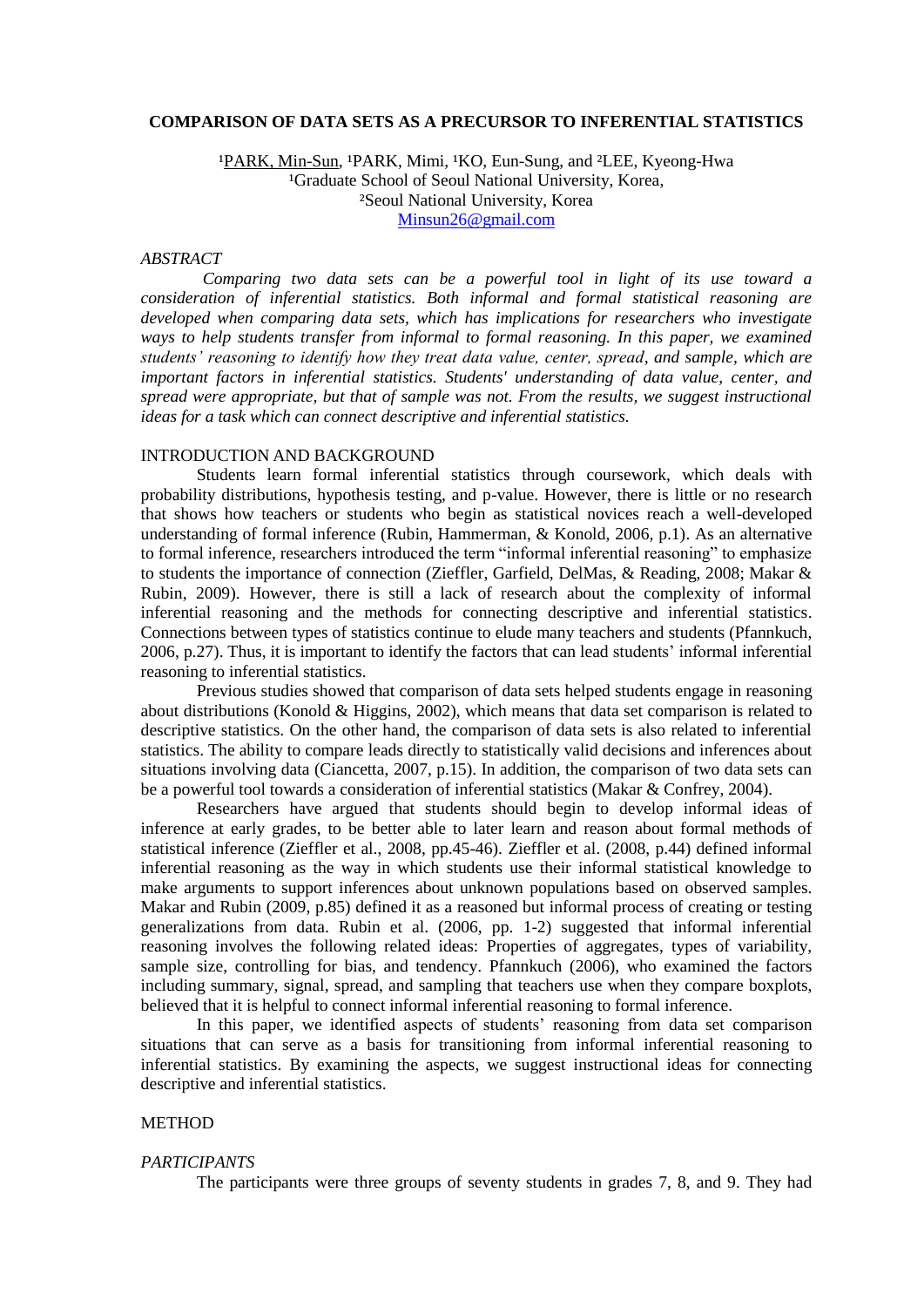learned neither formal inferential statistics nor the comparison of data sets. In the Korean statistics and probability curriculum, grades 7 to 9 include mean, range, the number of cases, and basic probability (figure 1). Since students in grades 7 to 9 can compare data sets using their basic statistical knowledge, they are appropriate participants.

|                         | Grade   | <b>Area</b>       | <b>Contents</b>                                                       |
|-------------------------|---------|-------------------|-----------------------------------------------------------------------|
|                         | $3 - 4$ | <b>Statistics</b> | Bar graph, graph of broken line                                       |
|                         | $5-6$   | <b>Statistics</b> | Stem-leaf chart, pictograph, pie graph,<br>average                    |
| $7th$ graders           |         | Probability       | The number of cases, probability                                      |
| 8 <sup>th</sup> graders |         | <b>Statistics</b> | Frequency table, histogram, relative<br>frequency, absolute frequency |
| 9 <sup>th</sup> graders | 8       | Probability       | The number of cases, probability                                      |
|                         | 9       | <b>Statistics</b> | Mean, median, mode, variance,<br>standard deviation                   |

Figure 1. Statistics and probability curriculum in Korea

*TASK*

The task consists of two questions taken from previous studies on the comparison of data sets (figure 2, Shaughnessy, Ciancetta, Best, & Canada, 2004; Ciancetta, 2007). All of the data sets were from sample data, not populations. The data sets in question 1 have the same mean and different ranges. The data sets in question 2 have a similar mean, but are of different sizes. Both questions involve realistic context, movie theater wait times and ambulance response times.

Task 1.

A class of 21 students investigated the wait-times at two popular movie theater chains: A Movie Theater and B Movie Theater. Each student attended two movies, a different movie in each theater. The class's results are shown below. The wait-time for a movie is the difference between the advertised start time and the actual start time for the movie.



Task 2.

The school board had to make a decision about which of two ambulances service companies to call when emergencies arise at their school. The two ambulance companies near the school are A hospital ambulance and B hospital ambulance. The school board members obtained the 36 most recent response times for A hospital ambulance and the 74 most recent response times for B hospital ambulance. These response times are shown below.



Figure 2. Comparison tasks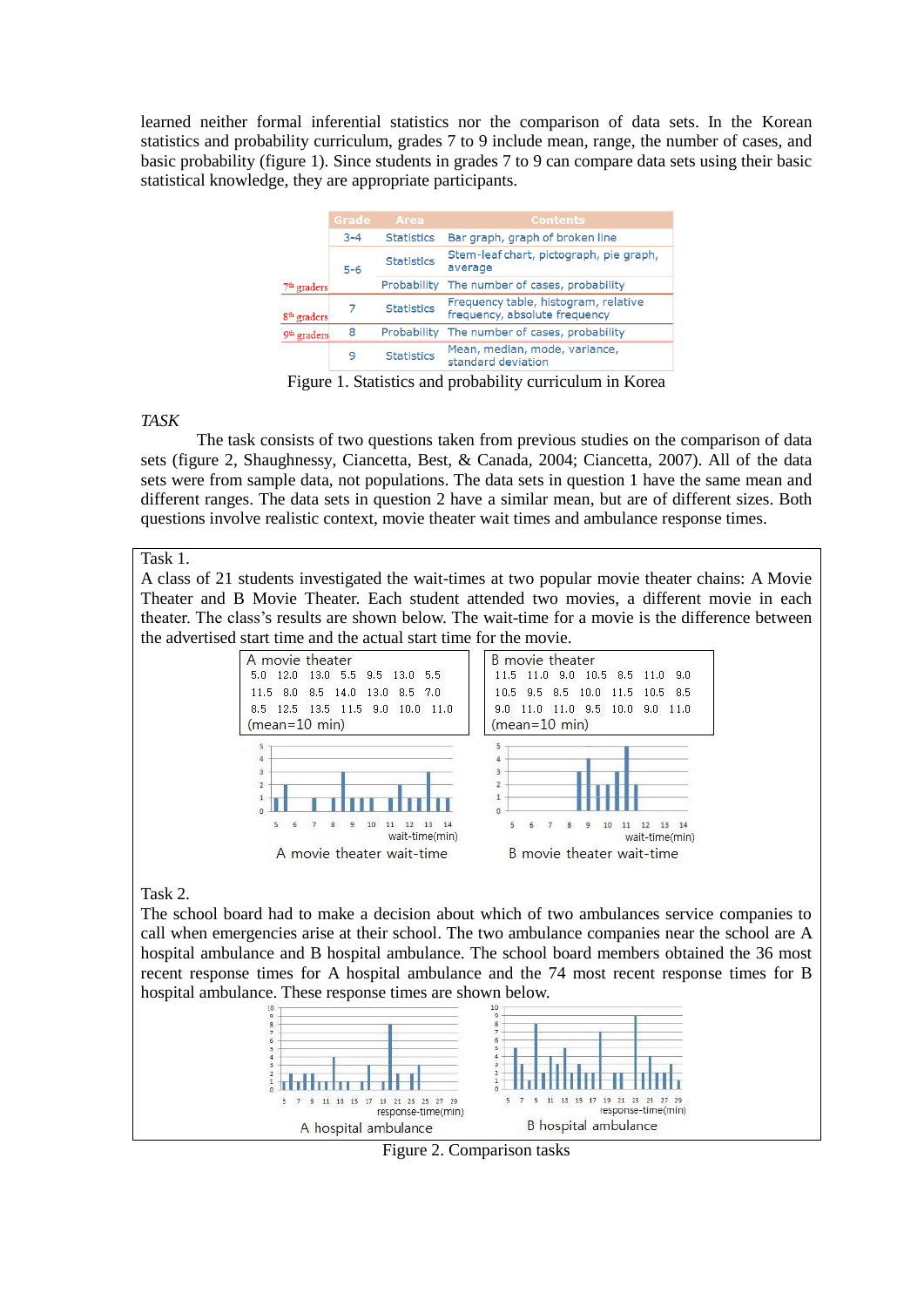# *DATA COLLECTION AND ANALYSIS*

Students were given various questions related to comparing data sets. The seventhgraders solved only the movie theater question, which was relatively easier, while the eighth- and ninth-graders solved both of the questions. After the students solved the questions, they discussed their selections. The data collected consisted of the questionnaire, audio files, and video files. For the data analysis, all class audio and video files were transcribed. From the transcriptions of students' discussions, data were analyzed on four factors: data values, center, spread, and sample. The researchers focused on how students used the four factors to compare the data sets.

# RESULTS AND DISCUSSION

#### *DATA VALUES*

In inferential statistics, the object of comparison is the sample, not the population, and the size of each data set is usually different. Thus, it is necessary to recognize each of the data values in the data sets as an aggregate, rather than an individual point (Yang & Chang, 2010).

01 S1: If we enlarge A hospital ambulance's data 2 times, then they look similar.

02 Teacher: What do you mean by 'enlarge 2 times'?

03 S1: Since the number of A's data is about half that of B's, we should compare them after expanding A's graph to twice its size.

In question 2, S1 recognized that he should make the data sets the same size using proportions before making the comparison, because the data sets were different sizes (line 03). It means that S1 used multiplicative reasoning, considering the proportion.

Students could use multiplicative reasoning when the sizes of the data sets were unequal. Their natural use of multiplicative reasoning according to the sizes of the data sets shows that they can make the connection between data values and the whole data set. Also, they saw the data values as an aggregate by using proportions. To foster the view of considering data sets as an aggregate, it would be helpful to give students data sets of different sizes. A problem involving data sets of different size sets is sometimes a higher-level task; however, it allows students to see the data values in general.

## *CENTER*

In inferential statistics, distribution center is determined according to the mean and variance. When students check the significance of the difference between the means, they need to consider sampling variability. Thus, it is necessary to consider intervals as a comparison standard in inferential statistics.

When students solved question 1, there were two changes of the comparison standard. The first one was the change from the specific point to the mean.

04 Teacher: How about A movie theater?

05 S2: The number of long wait-times is bigger than the number of short ones.

06 S3: Which is included in the set of long wait-times? What is the standard? I think 14 min. could be included in the set of short wait-times.

07 S4: The standard is not clear.

08 S2: The standard is 7 min.

09 S4: How did you arrive at that conclusion?

10 S2: Just because. Since 14 min. is the longest, 7 min. is just a half as long.

11 S4: Then there is also the shortest one.

12 S3: 5 min. is the shortest. How about 10 min.? 10 is 5 times 2.

13 S2: Oh, that's right.

14 Teacher: How can we decide on the long wait-times and short wait-times in graph A?

15 S3: If we use "compared with the mean," then we can.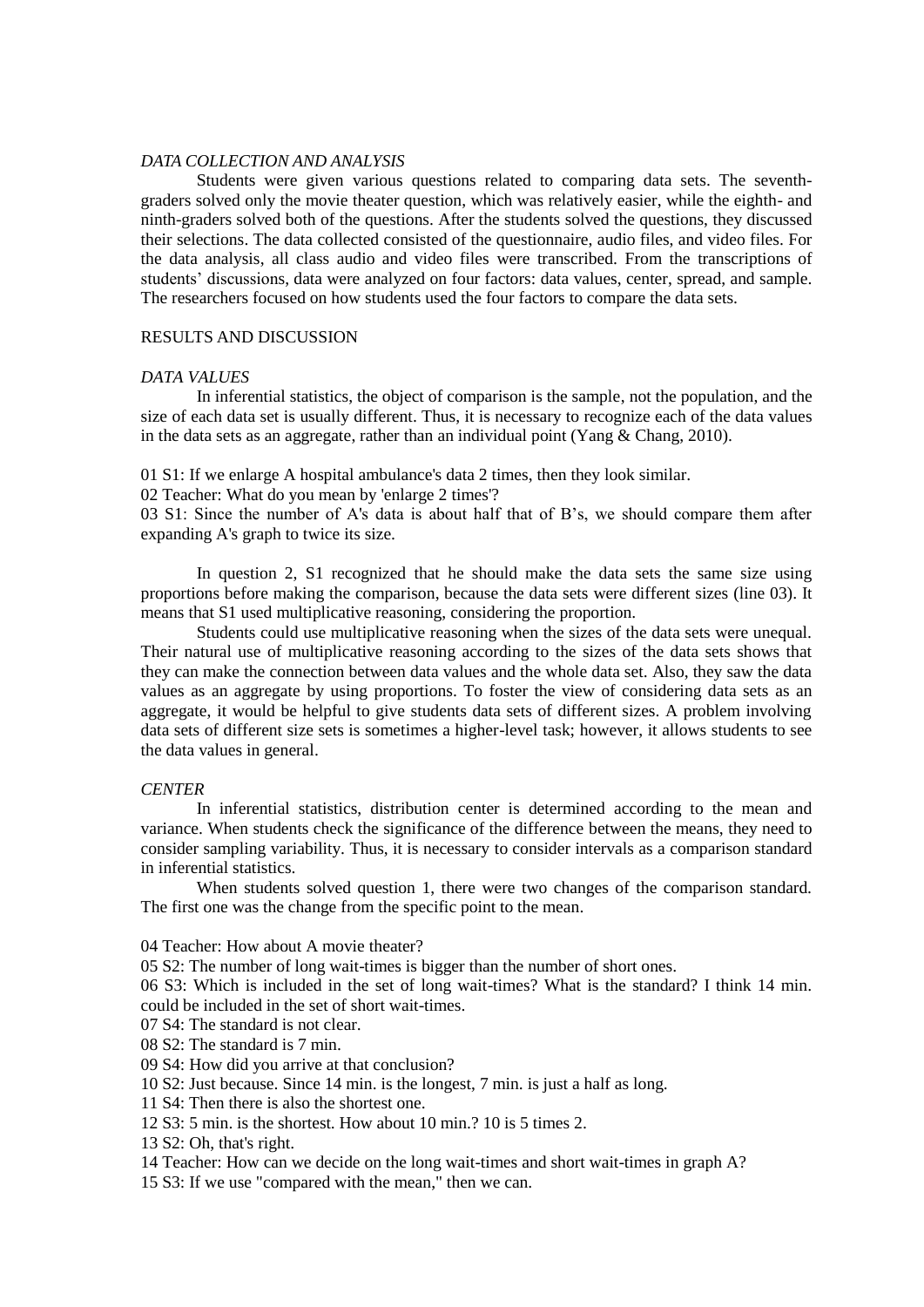16 S2: There are more long wait-times than short wait-times when the mean is used as a standard.

S2 distinguished between short wait-times and long wait-times for the data sets of movie theater A (line 05). S3 asked a question about the standard for distinguishing between wait-times that are short and those that are long, and that the maximum value of 14 min. was still short for him (line 06). Then S2 recognized that 7 min. was half of the maximum value (lines 08 and 10). S4 also raised the issue that there was also the minimum value (line 11). After that, S2 recognized the problem with setting a specific point as the center (line 13). As an alternative solution, S3 suggested that the mean could be the center (line 15), and S2 agreed with this idea (line 16). While discussing, students recognized that it was not possible to get everyone's consensus on setting a specific point as the center, so it was better to set the mean as the center.

The second change was the change from the mean to the interval including the mean.

17 S5: If we exclude the mean, then there is a stable range. That is, the range extends from a little bit later and a little bit earlier (than the mean). I think this would be a more proper standard than the mean.

18 Teacher: You mean you want to change the standard?

19 S5: I think it is better to consider 1 or 2 min before and after the mean along with the mean rather than the mean alone. Taking the range as a standard, A has more long wait-times.

S5 knew that a little time earlier and later than the mean did not make a big difference, so he called it "a stable range" (line 17). He recognized that a range around the mean would not affect things much, so he thought that an interval was a better idea (line 19).

It is important to focus on the point that students came up with the idea of using a range including the mean, not just an overlapping range. To encourage students to consider an interval as the center, a task that includes data sets with the same mean but a very different variance could be helpful. When recognizing the difference, students can recognize the necessity of considering both mean and variance at the same time. They can set the interval as the range.

## *SPREAD*

In inferential statistics, statistics like variance and standard deviation are used for hypothesis testing and comparing the variability of data sets in analysis of variance. The students used various types of spread when they compared the two data sets. When they solved question 1, the movie theater, we could find three kinds of spread: range, variability, and variance. The first one noticed was the use of the range.

20 S6: By using common sense, I can see that the possibility of watching the movie sooner at A than B is greater.

21 S7: Whatever. Don't regret it after you wait for 13 min.

22 S6: I hope you wait for 11.5 min while I wait for 5 min.

23 S7: That is the biggest value! Your biggest is 14. You can't say you will wait for 5 min. That is just by luck.

Students who used range as a measure of spread usually mentioned maximum and minimum values. S6 chose movie theater A by observing the minimum value 5 (line 22).

The next option considers variability as a measure of spread. Strictly speaking, variability is hard to see as a measure. However, students regarded the shape of each data set's spread as a degree of variability, so variability also could be a measure of spread.

24 Teacher: Why did you choose movie theater B?

25 S8: I think stability should be a greater consideration than the frequency.

26 S9: A movie theater is risky. Movie theater B starts from 8 min. to maximum of 11 or 12 min., so it is more stable.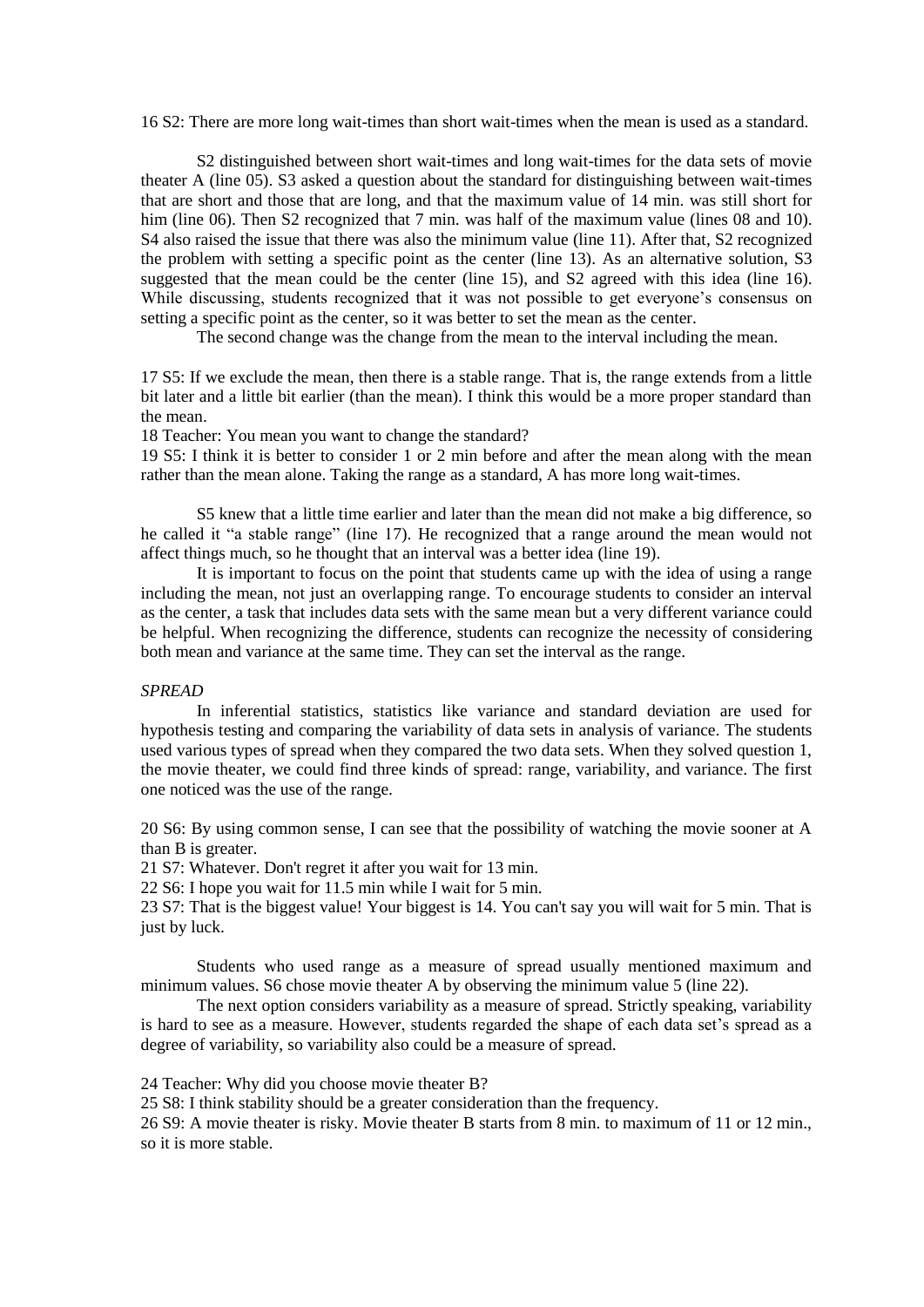S8 and S9 recognized that if the data set has small variability and is close to the mean, then it was more stable (lines 25 and 26). When considering spread, there is a difference between considering only the range and considering variability. Considering the range depends on the specific maximum and minimum values, while considering variability is recognizing the stability of the distribution.

Finally, some students viewed variance as a measure of spread. It means that they considered the distance of the values from the mean, as well as how many values are apart.

27 S7: We should not just consider the times and possibility. We don't know how much profit each value makes. If we divide the 3 intervals into before 8.5, from 8.5 to 11.5, and after 11.5, the profit of the first interval is 11.5. So by dividing by 5 which is the number of value, we get 2.3. And the profit of the third interval is 10.5, so by dividing by 7, it is about 1.5. So A's profit is bigger than that of B.

S7 recognized the need to not only compare the number of data values in the range, including the mean, but also find out how far each data value is from the range. For the range below 8.5, she added every data values' distance from 8.5 and got 11.5. By dividing it by 5, the number of data points, she got 2.3. In the same way, for the range above 11.5, she added every data values' distance from 11.5 and got 10.5. By dividing it by 7, she got 1.5. Since 2.3 is greater than 1.5, she concluded that movie theater A would be the better choice.

The change from range, through variability, to variance when students considered the spread can be connected to emphasizing variance and considering variability within and between data sets in inferential statistics. To guide students to have a proper view of spread, teachers can present tasks in which the data sets have the same mean but a significantly different variance, as we mentioned in the former section. To find the difference in variance, students would consider which data set is more stable or they would calculate some statistics.

#### *SAMPLE*

Usually in inferential statistics, the object of inference is a sample, not a population. Thus, understanding the sample is essential. Students need to understand both variability and representativeness, and the characteristics according to the size of the sample (Saldanha  $\&$ Thompson, 2002). In the given tasks, some students lacked an understanding of sample.

28 Teacher: Do you agree there is no difference between A's and B's wait-times? 29 S10: Yes. If we compare this situation with the lottery, while the possibility of winning the lottery does not change in the whole country, there is still a winner.

30 S11: These graphs represent only 21 cases among a far greater number of cases. So just considering these data's percentage would show a totally different result from the real result. 31 S12: These graphs could be wrong.

S10 said that he could not compare the difference by mentioning the invariability of the total probability (line 29). Even though he should have considered the probability of one event, he did not recognize the importance of variability. On the other hand, S11 and S12 considered variability excessively; they seemed to deny the representativeness of the sample by saying "a totally different result from the real result" and "could be wrong" (lines 30 and 31).

Meanwhile, there were two interpretations about the sample size effect.

32 S13: I think B is the better hospital, because more people go there. I think B is better.

33 Teacher: Some of you chose B. Why?

34 S14: B's size of data is much bigger.

35 Teacher: What does that mean?

36 S15: Accuracy.

37 Teacher: What is the advantage of having data of bigger size?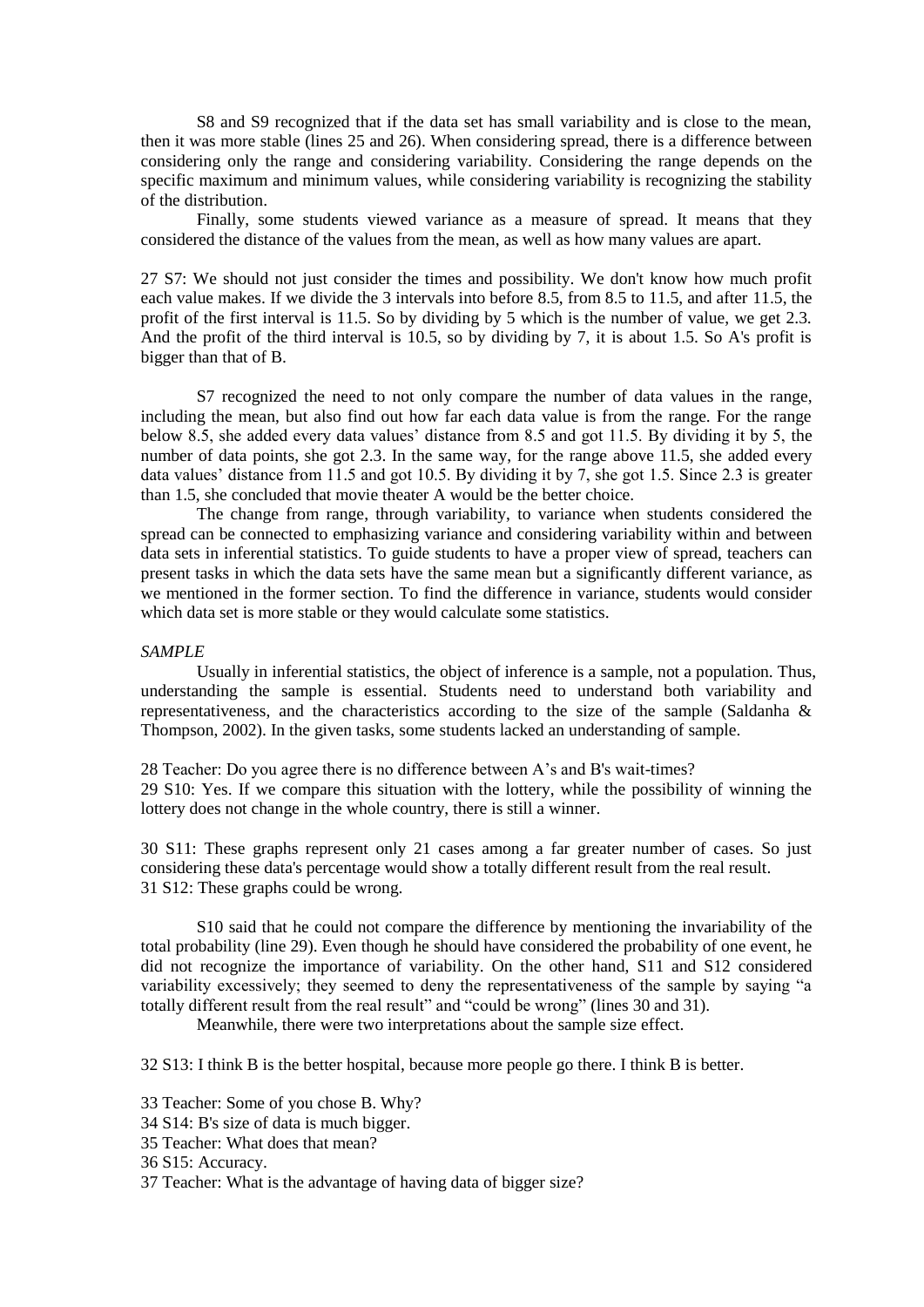38 S16: It comes more often.

39 S14: It has many experiences. And the reliability is higher.

In line 32 and the dialogue from lines 33 to 39, students' opinions about the effect of the sample size are presented. S13 believed that since hospital B's data set was bigger, hospital B was better (line 32). It showed that S13 recognized the difference of the sizes of the data sets. However, he could not interpret the results in a statistical way and consider the results in a contextual way; his interpretation was an example of inference not based on data. On the other hand, S14 and S15 mentioned the words "accuracy" and "reliability" when interpreting the size of the data sets. They seemed to interpret the results in a statistical way (lines 36 and 39).

Most students were not good at understanding the variability and representativeness of the sample. Also, some students were unable to perform statistical thinking about the effect of the sample size, which is sampling variability. To support the understanding of the concept of sample, the task should include data sets which are samples. Students need to be given opportunities to explain the sample. In this way, they can understand the concept of a sample and see the relationship between the sample and the population.

### **CONCLUSION**

In this paper, we identified factors that can connect both informal inferential reasoning and inferential statistics to the comparison activities of students in grades 7 to 9. When students compared the data sets, they could understand data value, center, and spread as taking steps toward inferential statistics. However, they lacked a strong understanding of samples.

We also identified the importance of tasks. To foster the view of data values as an aggregate, we need to provide students with a task which includes data sets of different sizes. To help students set an interval which includes the mean for the center, and consider variance and variability for the spread, we need to give them a task in which two data sets have the same mean but different variances. To help students understand the sample, we need to use data sets which show the relationship between the sample and the population. By considering these conditions for task data sets, students can see the data sets overall, understand both variability within data sets and between data sets and sampling variability, and infer more clearly about the population from the sample.

#### **REFERENCES**

- Ciancetta, M. A. (2007). *Statistics Students Reasoning when Comparing Distributions of Data*. Unpublished Doctoral Dissertation, Portland State University, Portland.
- Konold, C., & Higgins, T. (2002). Highlights of related research. In S. J. Russell, D. Schifter, & V. Bastable (Eds.), *Developing Mathematical Ideas: Working with Data* (pp.165-201). Parsippany, NJ: Seymour Publications.
- Makar, K., & Confrey, J. (2004). Secondary teachers' statistical reasoning in comparing two groups. In D. Ben-Zvi & J. Garfield (Eds.), *The Challenge of Developing Statistical Literacy, Reasoning and Thinking* (pp.353-373). Dordrecht: Kluwer Academic Publishers.
- Makar, K., & Rubin, A. (2009). A framework for teaching about informal statistical inference. *Statistics Education Research Journal, 8*(1), 82-105.
- Pfannkuch, M. (2006). Comparing box plot distributions: A teacher's reasoning. *Statistical Education Research Journal, 5*(2), 27-45.
- Rubin, A., Hammerman, J., & Konold. C. (2006). Exploring informal inference with interactive visualization software. In *Proceedings of the 7th International Conference on Teaching Statistics*. Salvador, Brazil.
- Saldanha, L., & Thompson, P. (2002). Conceptions of sample and their relationship to statistical inference. *Educational Studies in Mathematics, 51*, 257-270.
- Shaughnessy, J. M., Ciancetta, M., Best, K., & Canada, D. (2004). Students' attention to variability when comparing distribution. Paper presented at *the Research Presession of the 82nd Annual Meeting of the National Council of Teachers of Mathematics*, Philadelphia, PA.